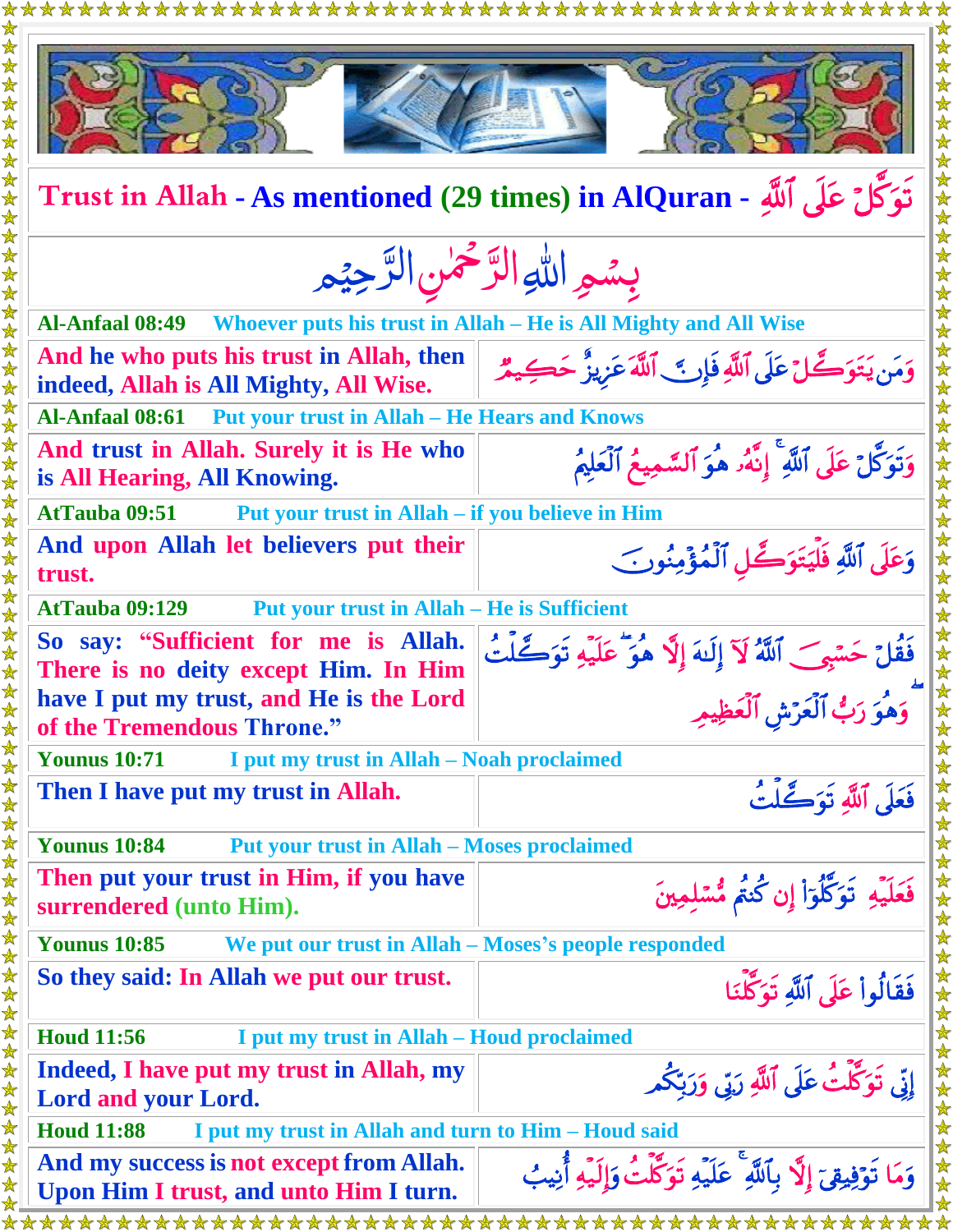| <b>Houd 11:123</b><br><b>Put your trust in Allah and worship Him – Allah Commands</b>        |                                                                                                           |  |
|----------------------------------------------------------------------------------------------|-----------------------------------------------------------------------------------------------------------|--|
| So worship Him and put your trust in<br>Him.                                                 | فَأَعْبُدْهُ وَتَوَكَّلْ عَلَيْهِ                                                                         |  |
| <b>Yousef 12:67</b><br>I put my trust in Allah - Yaqoob proclaimed                           |                                                                                                           |  |
| Upon Him do I put my trust, and upon<br>Him let all the trusting put their trust.            | عَلَيْهِ تَوَكَّلْتُ وَعَلَيْهِ فَلْيَتَوَكَّل ٱلْمُتَوَكِّلُونَ                                          |  |
| <b>ArRaad 13:30</b><br>I put my trust in Allah – Muhammad proclaimed                         |                                                                                                           |  |
| He is my Lord, there is no god but Him.<br>In Him I put my trust and to Him is my<br>return. | هُوَ رَبِّي لَآ إِلَيْهَ إِلَّا هُوَ عَلَيْهِ تَوَكَّلْتُ وَإِلَيْهِ<br>متار                              |  |
| <b>Ibrahim 14:11-12</b>                                                                      | <b>Put your trust in Allah – Earlier Messengers proclaimed</b>                                            |  |
| Their messengers said to them: "We<br>are not but mortals like yourselves, but               | قَالَتْ لَهُمْ زُسُلُهُمْ إِن خٌنُ إِلَّا بَشَرٌ مِّثَلُكُمْ                                              |  |
| Allah bestows favor upon whom He wills<br>of His slaves. And it is not ours that we          | وَلَـٰكِنَّ ٱللَّهَ يَمُنُّ عَلَىٰ مَن يَشَآءُ مِنْ عِبَادِهِۦ ۚ وَمَا                                    |  |
| bring you an authority, except by the<br>permission of Allah. And upon Allah let             | كَانَ لَنَآ أَن نَّأَتِيَكُم بِسُلْطَسٍ إِلَّا بِإِذْنِ ٱللَّهِ                                           |  |
| those who believe put their trust."                                                          | وَعَلَى ٱللَّهِ فَلْيَتَوَكَّلِ ٱلْمُؤْمِنُونَ                                                            |  |
| "And what is it with us that we should<br>not put our trust upon Allah, and                  | وَمَا لَنَآ أَلَّا نَتَوَكَّلَ عَلَى ٱللَّهِ وَقَدْ هَدَىٰنَا سُبُلَنَا ۚ                                 |  |
| indeed He has guided us our ways. And<br>we shall certainly bear with patience of            | وَلَنَصْبِرَنَّ عَلَىٰ مَآ ءَاذَيۡتُمُونَا ۚ وَعَلَى ٱللَّٰهِ<br>فَلۡيَتَوَكَّلِ ٱلۡمُتَوَكِّلُونَ        |  |
| what hurt you may cause us. And upon<br>Allah let those who trust put their trust."          |                                                                                                           |  |
| <b>AnNahal 16:42</b><br><b>Steadfast people put their trust in Allah</b>                     |                                                                                                           |  |
| Those who remain steadfast, and put<br>their trust in their Lord.                            | ٱلَّذِينَ صَبَرُواْ وَعَلَىٰ رَبِّهِمْ يَتَوَكَّلُونَ                                                     |  |
| <b>AnNahal 16:99</b>                                                                         | Those who put their trust in Allah - Satan has no power over them                                         |  |
| Indeed, there is for him no authority<br>over those who believe and put trust in             | إِنَّهُۥ لَيۡسَ لَهُۥ سُلۡطَبُنٌ عَلَى ٱلَّذِينَ ءَامَنُوا۟ وَعَلَىٰ<br>ب <sup>س</sup> م - يَتَمَكُّلُونَ |  |
| their Lord.                                                                                  |                                                                                                           |  |
| <b>Put your trust in Him who is Ever Living</b><br>AlFurqan25:58                             |                                                                                                           |  |
| And trust upon him who is Ever Living,<br>who does not die. And glorify His                  | وَتَوَكَّلْ عَلَى ٱلْحَيِّ ٱلَّذِى لَا يَمُوتُ وَسَبِّحَ<br>رِحَمْدِهِۦ                                   |  |
| praise.                                                                                      |                                                                                                           |  |
| AshShuara 26:217                                                                             | <b>Put your trust in Him who is All Mighty Merciful</b>                                                   |  |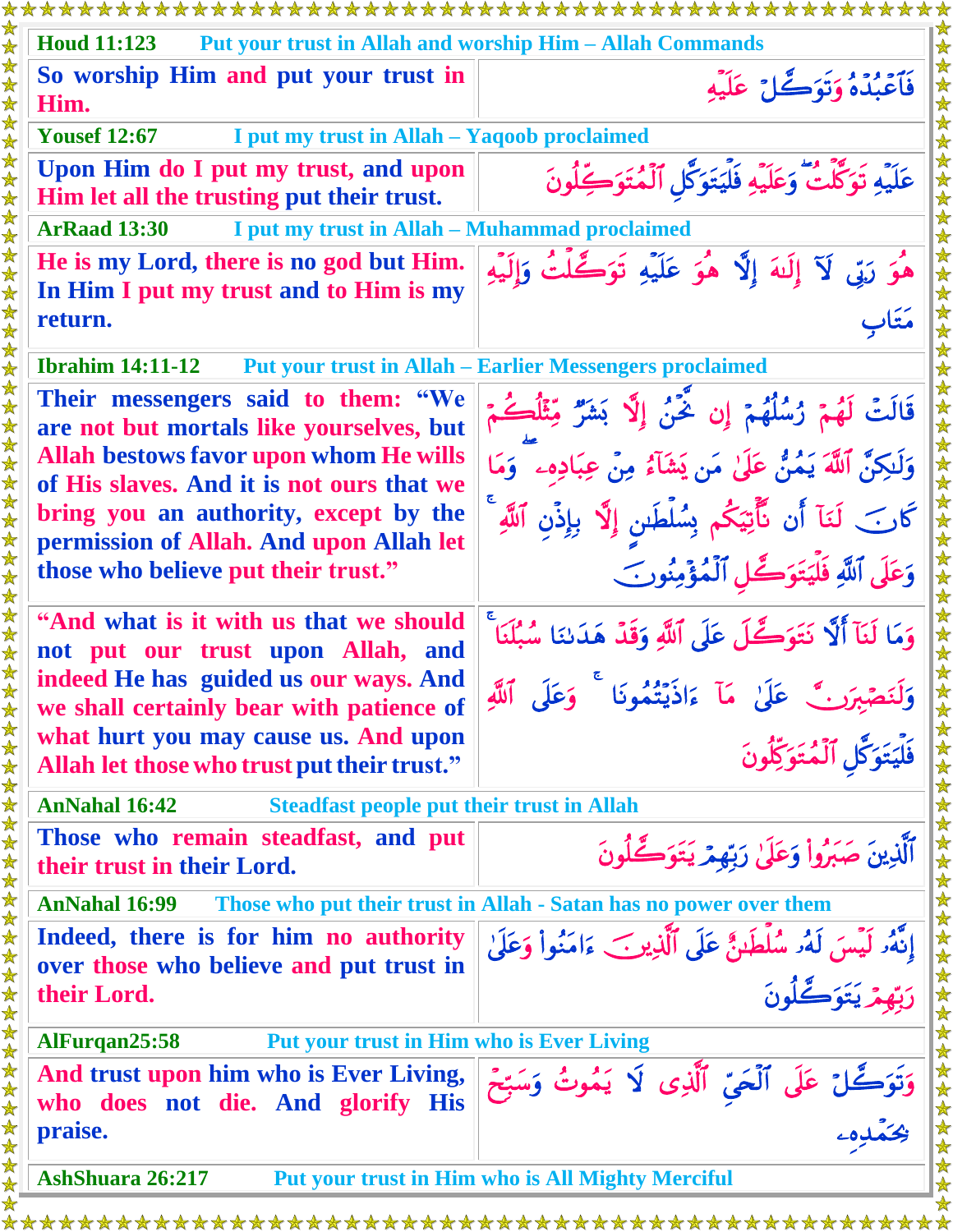| ***********************                                                                                                                |                                                                                                                                                           |  |
|----------------------------------------------------------------------------------------------------------------------------------------|-----------------------------------------------------------------------------------------------------------------------------------------------------------|--|
| And put your trust in the All Mighty,<br>the Merciful.                                                                                 | وَتَوَكَّلْ عَلَى ٱلْعَزِيزِ ٱلرَّحِيمِ                                                                                                                   |  |
| <b>Put your trust in Allah - Allah commands</b><br><b>AnNamal 27:79</b><br>$\bigstar$                                                  |                                                                                                                                                           |  |
| So put your trust in Allah. Indeed, you<br>$\bigstar$<br>$\bigstar$<br>are on a clear truth.                                           | فَتَوَكَّلْ عَلَى ٱللَّهِ ۖ إِنَّكَ عَلَى ٱلْحَقِّ ٱلْمُبِينِ                                                                                             |  |
| <b>AlAnkaboot 29:59</b><br>$\bigstar$                                                                                                  | Those who have patience put their trust in Allah                                                                                                          |  |
| Those who are patient, and in their                                                                                                    |                                                                                                                                                           |  |
| $\bigstar$<br>Lord put their trust.                                                                                                    | ٱلَّذِينَ صَبَرُواْ وَعَلَىٰ رَبِّمَ يَتَوَكَّلُونَ                                                                                                       |  |
| <b>Put your trust in Allah - Allah is Sufficient</b><br><b>AlAhzab 33:48</b>                                                           |                                                                                                                                                           |  |
| And put your trust in Allah. And<br>$\mathbf{\lambda}$<br><b>Sufficient is Allah as Trustee.</b>                                       | وَتَوَكَّلْ عَلَى ٱللَّهِ ۚ وَكَفَىٰ بِٱللَّهِ وَكِيلًا                                                                                                   |  |
| <b>AzZumaur 39:38</b><br>$\blacktriangle$                                                                                              | Sufficient is Allah for those who put their trust in Him                                                                                                  |  |
| 文女<br>Say: "Sufficient for me is Allah. In Him<br>trust those who put their trust."<br>★<br>☆                                          | قُلْ حَسَّيِّ ٱللَّهُ ۖ عَلَيْهِ يَتَوَكَّلُ ٱلْمُتَوَكِّلُونَ                                                                                            |  |
| In my Lord I put my trust and turn to Him - Muhammad is taught<br>AshShura 42:10                                                       |                                                                                                                                                           |  |
| Such is Allah, my Lord, upon whom I<br>$\bigstar$<br>$\bigstar$<br>trust, and to whom I turn.                                          | ذَٰلِكُمُ ٱللَّهُ رَبِّي عَلَيْهِ تَوَكَّلَتُ وَإِلَيْهِ أَنِيبُ                                                                                          |  |
| $\color{red} \bigstar$<br>AshShura 42:36 Those who put their trust with Allah will get better than what they have<br>☆                 |                                                                                                                                                           |  |
| So whatever of things you have been<br>given is an enjoyment of the life of the<br>world. And that which is with Allah is              | فَمَآ أُوتِيتُم مِّن شَيۡءٍ فَمَتَنعُ ٱلۡحَيَوٰةِ ٱلدُّنۡيَا ۖ وَمَا<br>عِندَ ٱللَّهِ خَيْرٌ وَأَبْقَىٰ لِلَّذِينَ ءَامَنُواْ وَعَلَىٰ رَبِّمٍ            |  |
| better and more lasting for those who<br>believe and upon their Lord they trust.                                                       | 大女                                                                                                                                                        |  |
| AlMujadilah 58:10 Those who put their trust in Allah – Satan can't harm them                                                           |                                                                                                                                                           |  |
| <b>Secret conversation is only from Satan,</b><br>that he may cause grief to those who                                                 | 女女女女女女女女女女<br>إِنَّمَا ٱلنَّجْوَىٰ مِنَ ٱلشَّيْطَىنِ لِيَحْزُرَـَ ٱلَّذِينَ<br>ءَامَنُواْ وَلَيْسَ بِضَآرِّهِمْ شَيْئًا إِلَّا بِإِذْنِ ٱللَّهِ ۚ وَعَلَى |  |
| believe, and he cannot harm them at all                                                                                                |                                                                                                                                                           |  |
| except by permission of Allah. And in<br>Allah let the believers put their trust.                                                      | ٱللَّهِ فَلۡيَتَوَكَّلِ ٱلۡمُؤۡمِنُونَ                                                                                                                    |  |
| AlMumtahina 60:04 We put our trust in You, O our Lord – Ibrahim proclaimed                                                             |                                                                                                                                                           |  |
| 女女女女女女女女女女女女女女女女女女女女女女女女女女<br>"Our Lord, in You have we put our<br>trust, and to You have we turned, and<br>to You is the journeying." | رَّبَّنَا عَلَيْكَ تَوَكَّلَنَا وَإِلَيْكَ أَنَبْنَا وَإِلَيْكَ ٱلْمَصِيرُ                                                                                |  |
| <b>AtTaghabun 64:13</b>                                                                                                                | Put your trust in Allah -There is no deity but Him                                                                                                        |  |
| Allah, there is no god except Him. And<br>upon Allah let the believers put their                                                       | 女女女女女女<br>ٱللَّهُ ۚ لَآ إِلَـٰهَ إِلَّا هُوَ ۚ وَعَلَى ٱللَّهِ فَلۡيَتَوَكَّلِ<br>ٱلۡمُؤۡمِنُونَ                                                          |  |
| trust.                                                                                                                                 |                                                                                                                                                           |  |